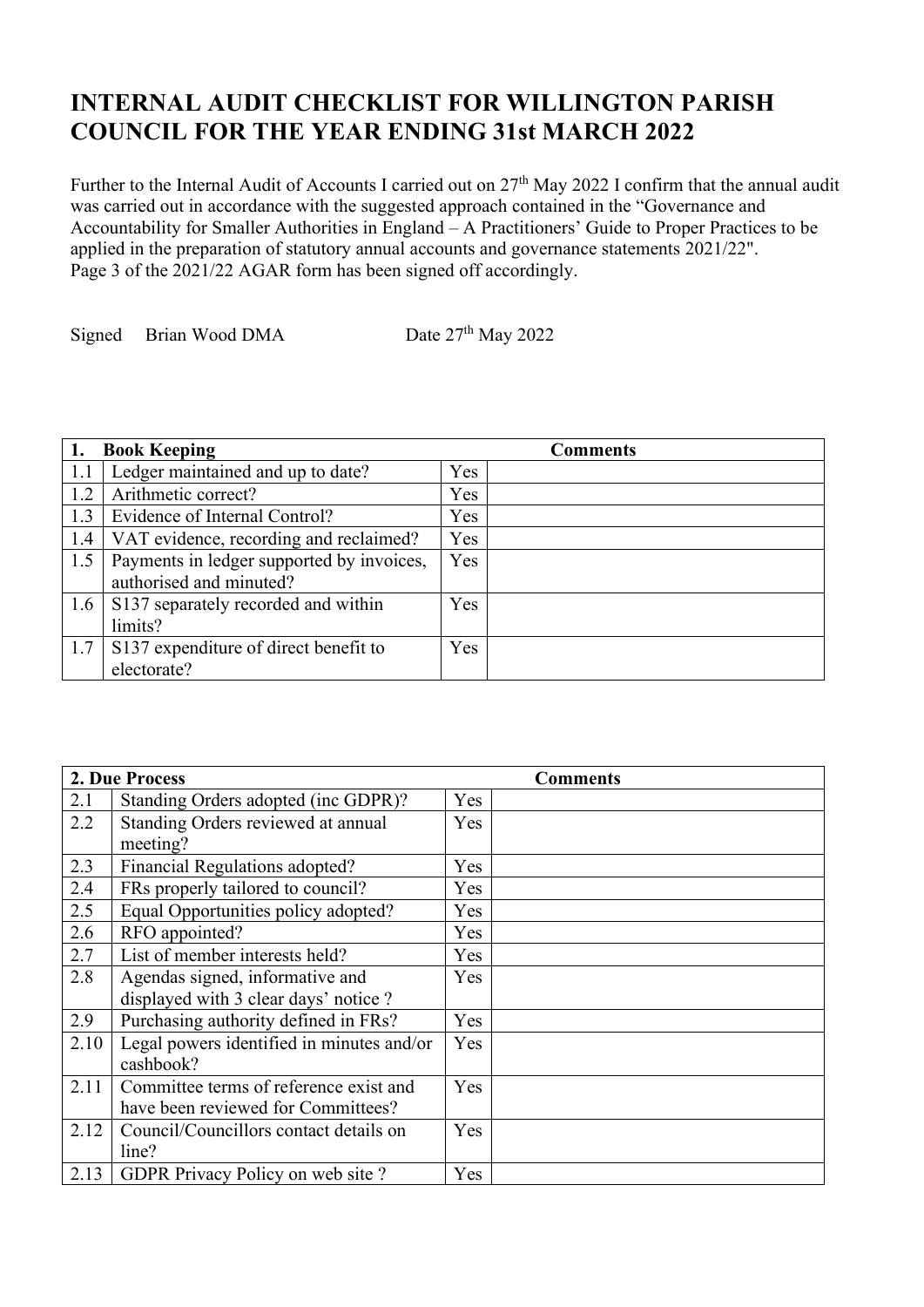|     | 3. Risk Management                         |            | <b>Comments</b> |
|-----|--------------------------------------------|------------|-----------------|
| 3.1 | Does scan of minutes reveal any unusual    | No         |                 |
|     | activity?                                  |            |                 |
| 3.2 | Annual risk assessment carried out?        | Yes        |                 |
| 3.3 | Insurance cover appropriate and adequate?  | Yes        |                 |
| 3.4 | Evidence of annual insurance review?       | Yes        |                 |
| 3.5 | Internal financial controls documented and | <b>Yes</b> |                 |
|     | evidenced?                                 |            |                 |
| 3.6 | Minutes initialled, each page identified   | <b>Yes</b> |                 |
|     | and overall signed?                        |            |                 |
| 3.7 | Regular reporting and minuting of bank     | Yes        |                 |
|     | balance?                                   |            |                 |
| 3.8 | S137 expenditure minuted?                  | Yes        |                 |
| 3.9 | Up to date Risk Management Scheme?         | Yes        |                 |

| 4. Budget |                                          |                | Comments                          |
|-----------|------------------------------------------|----------------|-----------------------------------|
| 4.1       | Annual budget to support precept?        | Yes            |                                   |
| 4.2       | Has budget been discussed and adopted by | Yes            |                                   |
|           | council?                                 |                |                                   |
| 4.3       | Any reserves earmarked?                  | Yes            | Neighbourhood Plan, Bus Shelters. |
| 4.4       | Any unexplained variances from budget?   | N <sub>o</sub> |                                   |
| 4.5       | Precept demand correctly minuted?        | Yes            |                                   |

|     | 5. Payroll – Clerk                        | <b>Comments</b> |
|-----|-------------------------------------------|-----------------|
| 5.1 | Contract of employment?                   | Yes             |
| 5.2 | Tax code issued / contracted out?         | Yes             |
| 5.3 | PAYE / NI evidence?                       | Yes             |
| 5.4 | Has council approved salary paid?         | Yes             |
| 5.5 | Pension provision in place or Opt out?    | Yes             |
| 5.6 | Other payments reasonable and approved    | Yes             |
|     | by council?                               |                 |
| 5.7 | Complaints procedure in place?            | Yes             |
| 5.8 | <b>Current Grievance and Disciplinary</b> | Yes             |
|     | procedures in place?                      |                 |

|     | $\vert$ 6. Payroll – Other                                    | <b>Comments</b> |  |
|-----|---------------------------------------------------------------|-----------------|--|
| 6.1 | Contract of employment?                                       | N/A             |  |
|     | $\vert$ 6.2 $\vert$ Does council have public liability cover? | N/A             |  |
| 6.3 | Tax $code(s)$ issued?                                         | N/A             |  |
| 6.4 | Minimum wage paid?                                            | N/A             |  |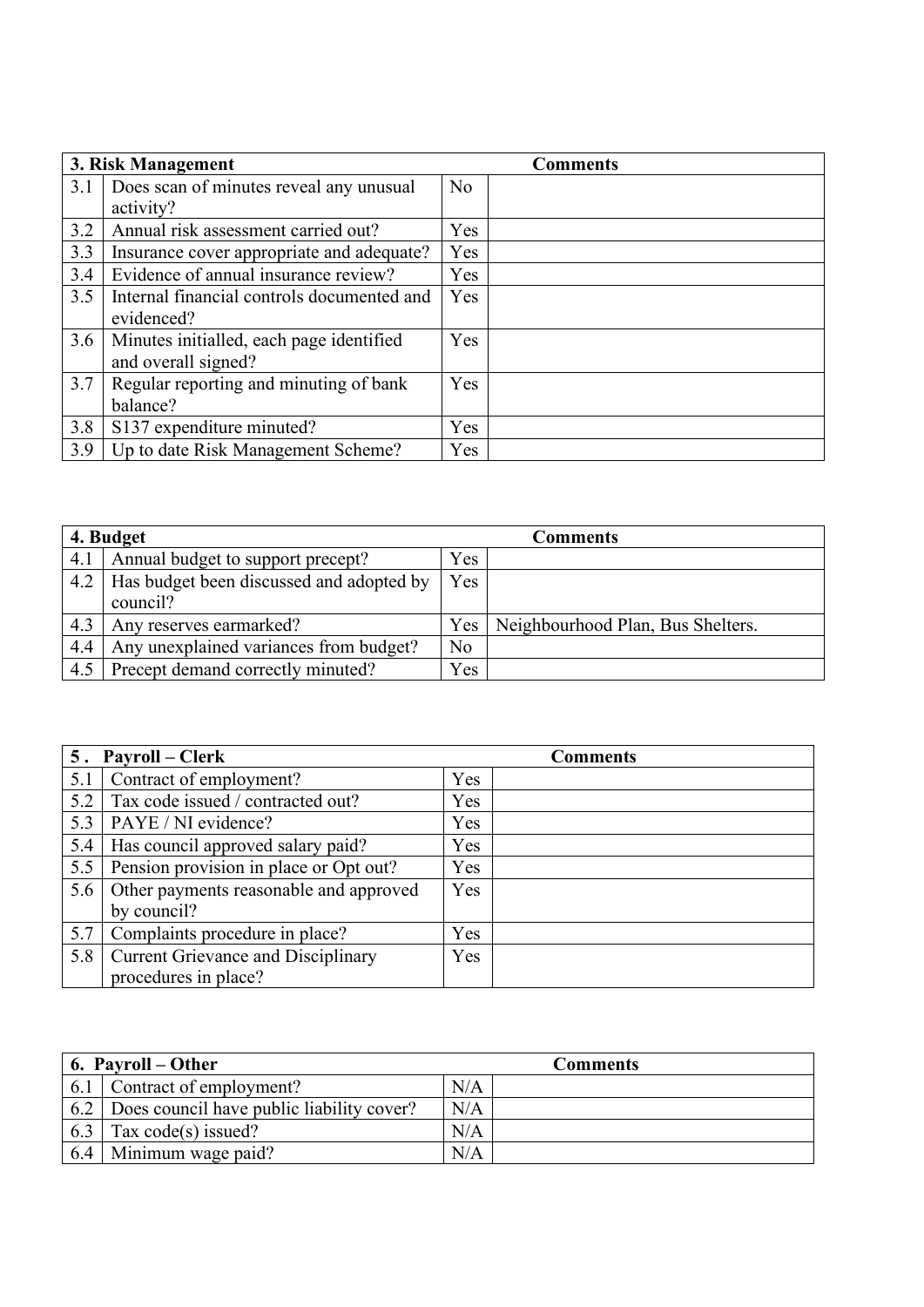| <b>7. Asset Control</b> |                                                    | <b>Comments</b> |  |
|-------------------------|----------------------------------------------------|-----------------|--|
| 7.1                     | Does council keep a register of all material   Yes |                 |  |
|                         | assets owned?                                      |                 |  |
| 7.2                     | Is asset register up to date?                      | Yes             |  |
| 7.3                     | Value of individual assets included?               | Yes             |  |
| 7.4                     | Inspected for risk and H $& S$ ?                   | Yes             |  |

| <b>8. Bank Reconciliations</b> |                                          | <b>Comments</b> |  |
|--------------------------------|------------------------------------------|-----------------|--|
| 8.1                            | Is there a bank reconciliation for each  | Yes             |  |
|                                | account?                                 |                 |  |
| 8.2                            | Reconciliation carried out on receipt of | Yes             |  |
|                                | statement?                               |                 |  |
| 8.3                            | Any unexpected balancing entries in any  | N <sub>o</sub>  |  |
|                                | reconciliation?                          |                 |  |

|     | 9. Year End Procedures                                                            | <b>Comments</b> |
|-----|-----------------------------------------------------------------------------------|-----------------|
| 9.1 | Year-end accounts prepared on correct<br>accounting basis?                        | Yes             |
| 9.2 | Bank statements and ledger reconcile?                                             | Yes             |
| 9.3 | Underlying financial trail from records to<br>presented accounts?                 | Yes             |
| 9.4 | Where appropriate, debtors and creditors<br>properly recorded?                    | Yes             |
| 9.5 | Has council agreed, signed and minuted<br>sections $1 \& 2$ of the annual return? | Yes             |
| 9.6 | Public Rights provision current?                                                  | <b>Yes</b>      |
| 9.7 | Was External Audit exemptions correctly<br>declared.?                             | Yes             |

|      | 10. Miscellaneous                         |                | <b>Comments</b> |
|------|-------------------------------------------|----------------|-----------------|
| 10.1 | Have points raised at the last audit been | Yes            |                 |
|      | addressed?                                |                |                 |
| 10.2 | Has the council adopted a Code of         | Yes            |                 |
|      | Conduct?                                  |                |                 |
| 10.3 | Is eligibility for General Power of       | N <sub>o</sub> |                 |
|      | Competence properly evidenced?            |                |                 |
| 10.4 | Are all electronic files backed up?       | <b>Yes</b>     |                 |
| 10.5 | Do arrangements for public inspection of  | Yes            |                 |
|      | council's records exist?                  |                |                 |
| 10.6 | Public Rights Provision adopted?          | Yes            |                 |
| 10.7 | <b>Complaints Procedure Adopted?</b>      | Yes            |                 |
| 10.8 | Are Training Records kept?                | Yes            |                 |
| 10.9 | Website Accessibility Statement adopted?  | <b>Yes</b>     |                 |

| 11. Charities                                  |     | Comments |
|------------------------------------------------|-----|----------|
| 11.1   Charities reported, accounted and filed | N/A |          |
| separately?                                    |     |          |